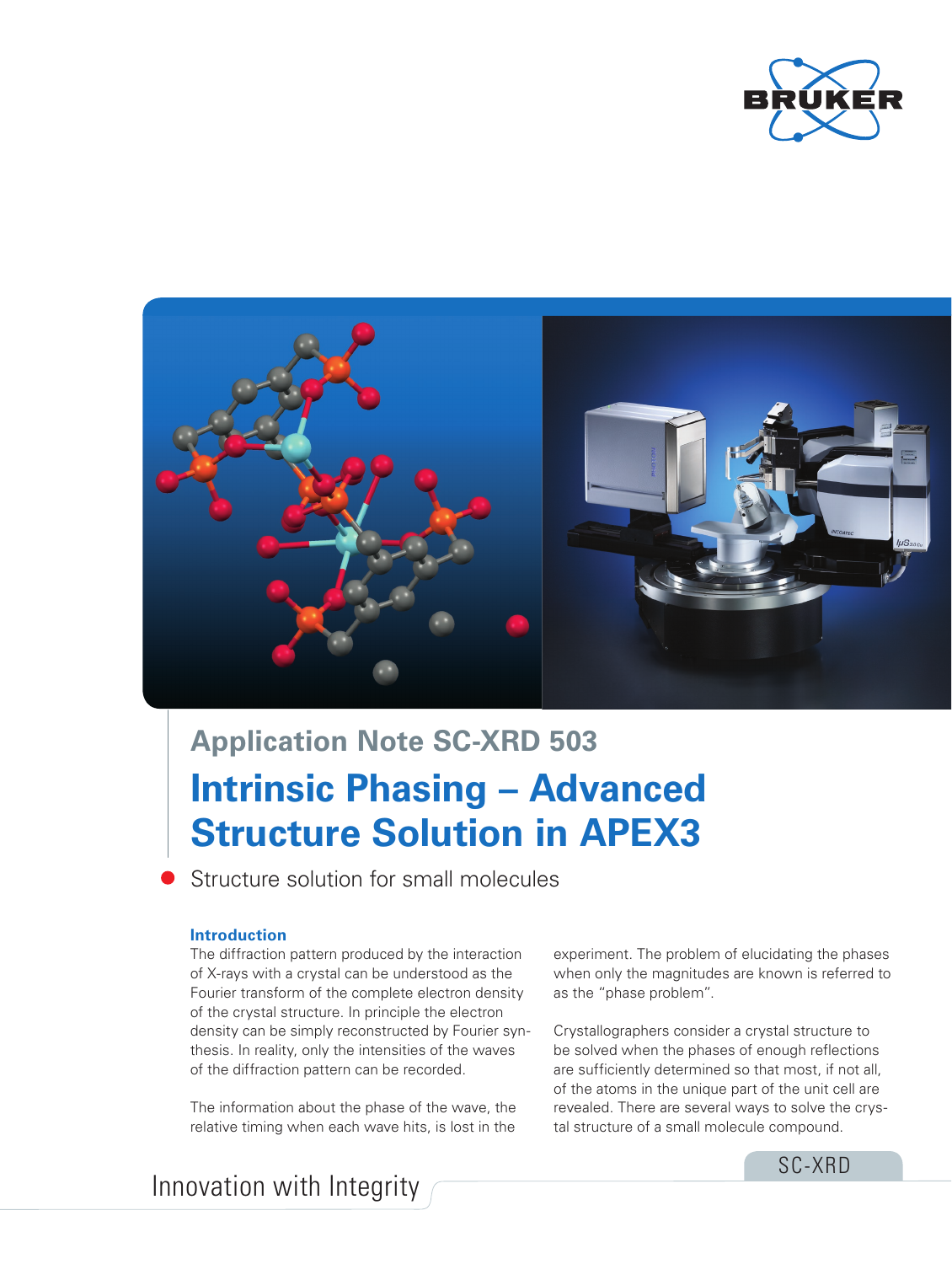# **Patterson methods**

Patterson methods<sup>1,2</sup> employ Fourier maps with the squared amplitudes of the structure factor as coefficients and phase angles all assumed to be 0°. These maps give peaks corresponding to all vectors between any given pair of points. The peak heights are proportional to the atomic numbers of atoms in the structure and the peaks can be used to derive the positions of the atoms. Traditionally, Patterson methods were the first choice for the solution of structures containing a few heavy atoms.

# **Direct methods**

The term "direct methods" refers to a statistical approach that tries to solve the phase problem by limiting the possible relationships between phase and intensity to a range of probabilities.<sup>3,4</sup> The key point behind the direct method derives from invoking prior structural knowledge, usually that the crystal is composed of discrete atoms, with atoms being small and distinct points relative to the spaces between them.

#### **Fragment search by integrated Patterson and Direct Methods**

This algorithm locates a fragment of known geometry by integrated Patterson, packing, and direct methods<sup>5</sup>. It provides a rotation search that can find the orientation of a search model of any size and allows one torsional degree of freedom. A translation search may locate up to two independent fragments of any size and can take known atoms at fixed positions into account.



The APEX3 software suite is shipped with each D8 QUEST and D8 VENTURE system.

# **Dual space methods**

Shake-and-bake differs from conventional direct methods by employing a minimal function that is optimized through alternate cycles of reciprocal space phase refinement with density modification and real-space filtering that impose the phase constraints that are implicit in real space.

The shake-and-bake technique has been successfully used to determine the structures of several small proteins.<sup>6</sup>

# **Charge flipping**

Charge flipping<sup>7,8</sup> is also an iterative algorithm for reconstructing electron densities from diffraction amplitudes. It works on high resolution diffraction data using Fourier recycling. Modification in real space changes the sign of charge density below a threshold, while in reciprocal space the Fourier map is modified without any weighting. Compared to traditional direct methods, it requires much less prior information. Charge flipping needs neither symmetry nor an assumption of atoms. This makes it particularly suitable for structure solution of modulated structures and quasicrystals.

#### **Intrinsic Phasing**

Intrinsic Phasing<sup>9</sup> plays to the strengths of direct methods, which can solve structures best in space group *P1*. With the Laue group known, equivalent intensities are averaged and the data is then expanded to *P1*. A departure from classical direct methods is to start the structure solution process not from random phases but from a Patterson superposition minimum function.

The initial phases provided by the structure solution are then used to determine the appropriate space group, which provides the symmetry information for averaging phases to calculate improved electron densities. Further dual-space recycling is performed to improve the quality of the electron density model. Dual-space recycling employs random omit-maps, where a certain percentage of the peaks are randomly omitted and only the remaining atoms are used to calculate phases. The free-lunch algorithm has also been implemented. This uses density modification to calculate phases for reflections that have not been measured completing the data to a given resolution. Atoms are then assigned to the density's maxima.

This method is shown to work amazingly well and is less demanding on completeness and data quality compared to other direct methods.<sup>6</sup>

|                                  | Reflection File Hematite_0m.hkl                                                                                               |                                                    |        |
|----------------------------------|-------------------------------------------------------------------------------------------------------------------------------|----------------------------------------------------|--------|
|                                  |                                                                                                                               |                                                    |        |
| P4P File                         | Hematite 0m.p4p                                                                                                               |                                                    |        |
| Instruction File Hematite_0m.ins |                                                                                                                               |                                                    |        |
| Fe O<br>Formula                  | $\div$<br>2 1                                                                                                                 |                                                    |        |
|                                  | a= 5.03Å a= 90.00°. V=301Å <sup>®</sup><br>$b = 5.03$ Å, $\beta = 90.00$ °, R-3c<br>c=13.76Å, y=120.00°<br>Patterson Symmetry | All Hex/Tria                                       | ٠<br>٠ |
|                                  | Chirality                                                                                                                     | Any                                                | ٠      |
|                                  |                                                                                                                               | Save Patterson Symmetry as Unit Cell               |        |
|                                  |                                                                                                                               | Please integrate after solve if Unit Cell changed. |        |
| Direct                           | Direct 1                                                                                                                      | v                                                  |        |
| <b>Dual Space</b>                | Dual Space 1                                                                                                                  | ÷                                                  |        |
|                                  |                                                                                                                               |                                                    |        |

Figure 1: Structure solution module dialog of APEX3 with Intrinsic Phasing solution.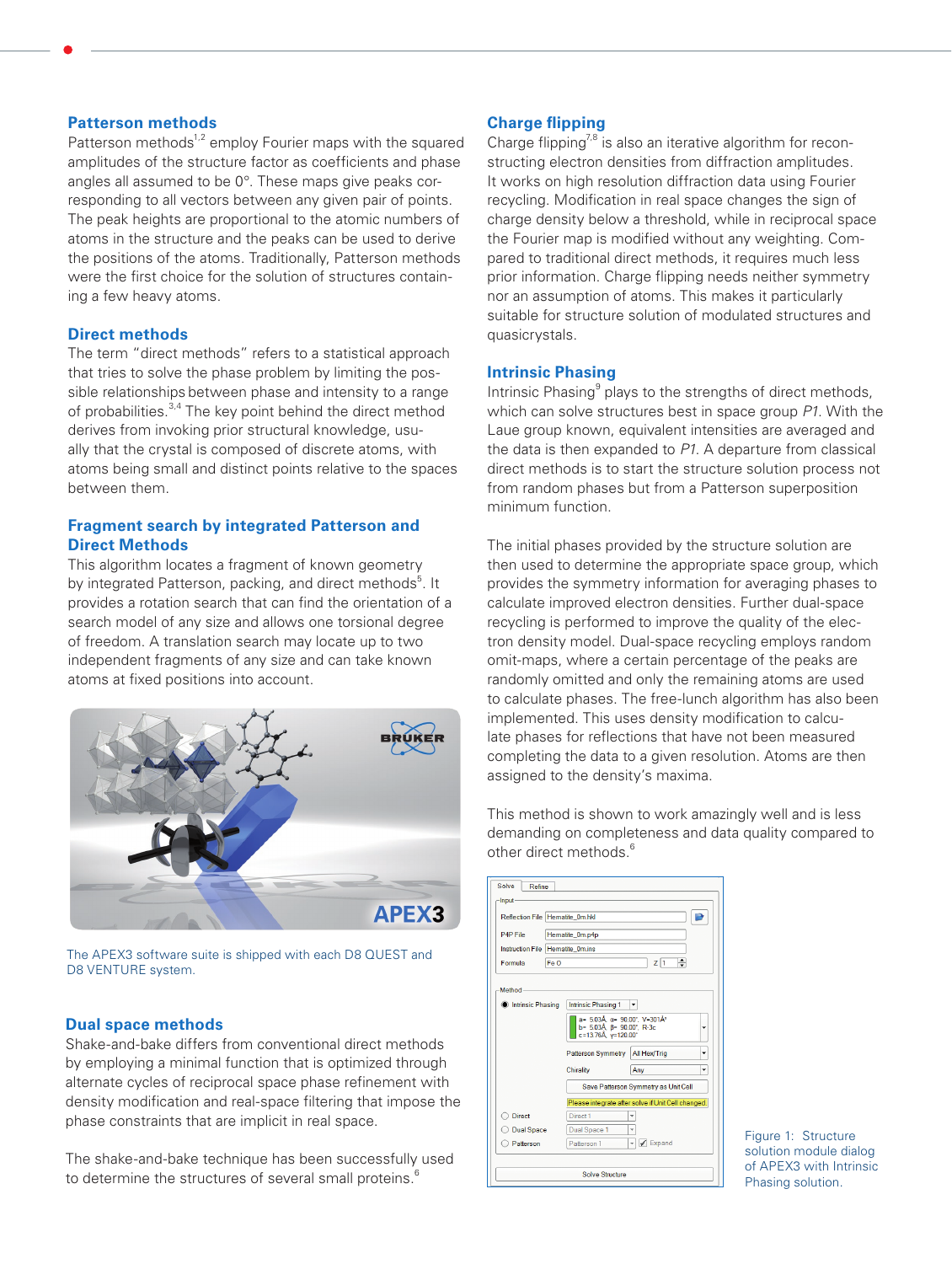

Figure 2: Structure solution module of APEX3: Vitamin C structure displayed as solved with Intrinsic Phasing in the correct space group,  $P2<sub>i</sub>$ . All atom types were assigned correctly.

# **Structure solution for small molecules with APEX3**

APEX3 is a powerful software suite with first class engines for data collection, data integration, structure refinement and reporting. For structure solution and refinement it provides intuitive plug-ins that wrap around George Sheldrick's suite of programs.

Traditional direct methods, Patterson methods, and dualspace methods have been an integral part of the APEX3 Structure Solution module from the beginning, and have provided fast and effective structure solution for years. The latest addition, and the current default method of the solution plugin, is the Intrinsic Phasing method implemented with SHELXT.

In most cases, the default values will give a complete initial model with most of the atom types assigned correctly. The space group search will be limited to the Laue class indicated by the symmetry operators in the instruction file. The space group search can be further limited by choosing between Chiral, Non-centrosymmetric, or any solution. The Intrinsic Phasing solution(s) will be listed in the GUI's combo box towards the bottom of the window, with the



Figure 3: Intrinsic Phasing structure solution in the space group P2,/c of polyphenylethenylbenzene. The molecule is complete and all atoms were assigned correctly.

best solution on top, together with its reliability criteria R1 and alpha (Figure 1). A results file, and an intensity file, the "*hkl* file", are generated for every solution. Selecting a solution from the combo box will automatically display the structure and results file. On exiting the Structure Solution module, the selected Intrinsic Phasing solution will become the starting input file for the Structure Refinement module.

#### **Structure solution for small molecules**

The following are examples of structures that were solved with the Intrinsic Phasing option of the APEX3 Structure Solution module.

#### **Vitamin C – ambiguous space group**

Vitamin C crystallizes in the monoclinic space group  $P2<sub>1</sub>$ with two independent molecules in the asymmetric unit. The molecules are related through pseudotranslational symmetry, which systematically lowers the intensities of certain groups of reflections, biasing the E-values statistics toward a value that would be expected for a centrosymmetric space group. This causes the space group determination program to incorrectly choose the centrosymmetric space group  $P2<sub>1</sub>/m$ , instead of the correct space group,  $P2<sub>1</sub>$ .

Choosing the wrong space group will not deter Intrinsic Phasing from solving the structure correctly in *P1*, and subsequently using initial phases to determine the correct space group, presenting the user with the correct solution of the crystal structure in  $P2$ , (Figure 2).

#### **Low resolution, low quality dataset**

The structure of a polyphenylethenylbenzene compound previously could only be solved with a fragment search approach using PATSEE with a calculated 3D structure of the molecule as the search fragment. Crystals were small, bendable, and film-like, and provided data with high internal reliability criteria to only 1.1 Å. Systematic absences were ambiguous and an instruction file for structure solution was generated with the space group P2<sub>1</sub>. SHELXT was able to solve the structure in  $P2<sub>1</sub>/c$  and assign all atoms correctly (Figure 3).



Figure 4: Intrinsic Phasing structure solution in the space group P2,/m of [La(H<sub>4</sub>bmt)(H<sub>5</sub>bmt)(H<sub>2</sub>O)<sub>2</sub>] 3H<sub>2</sub>O. All atoms were assigned correctly, except for the disordered lattice water molecules.